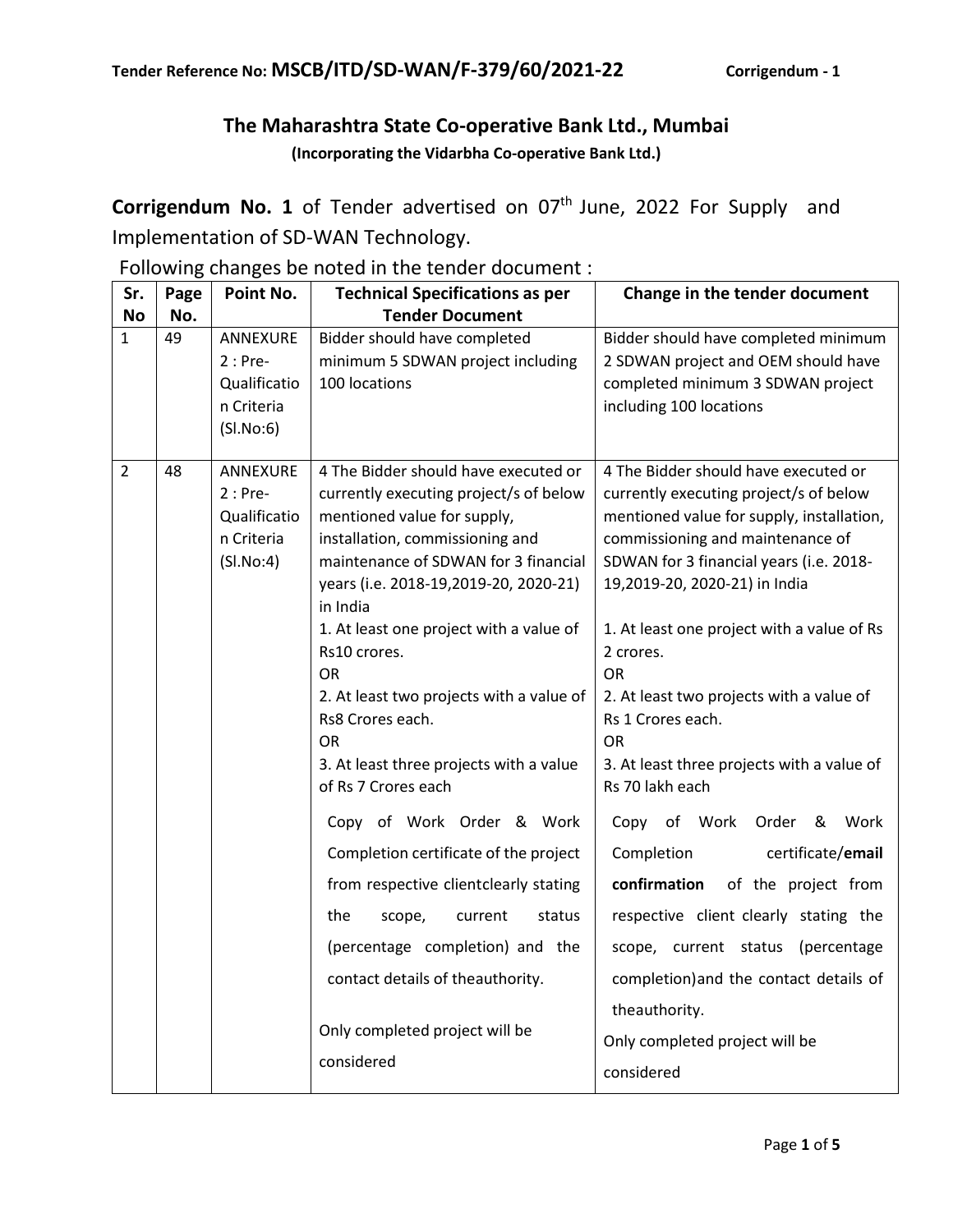| 3 | 70 | Security                | Branches SD-WAN appliance should                                      | Deleted                                                                       |  |  |  |
|---|----|-------------------------|-----------------------------------------------------------------------|-------------------------------------------------------------------------------|--|--|--|
|   |    | and                     | be deployed in High Availability (A-A /                               |                                                                               |  |  |  |
|   |    | Encryption              | A-P) mode along with in-built Stateful                                |                                                                               |  |  |  |
|   |    | (1,                     | Inspection firee_x0002_walling                                        |                                                                               |  |  |  |
|   |    | Point, No:1             | funtionality.                                                         |                                                                               |  |  |  |
| 4 | 39 | 3.5<br><b>Technical</b> | 3. SD-WAN TECHNOLOGY to be<br><b>IMPLEMENTED</b> in a maximum of 5    | 3. SD-WAN TECHNOLOGY to be<br><b>IMPLEMENTED</b> in a minimum 2               |  |  |  |
|   |    | <b>Evaluation</b>       | engagements of value more than Rs                                     | engagements of value more than Rs 70                                          |  |  |  |
|   |    | Criteria(3)             | 70 Lakhs/per year that should have                                    | Lakhs/per year that should have either                                        |  |  |  |
|   |    |                         | either been completed or an ongoing                                   | been completed or an ongoing project                                          |  |  |  |
|   |    |                         | project where deliverable or                                          | where deliverable or milestone has                                            |  |  |  |
|   |    |                         | milestone has been successfully                                       | been successfully met relevant to the                                         |  |  |  |
|   |    |                         | met relevant to the experience. The                                   | experience. The work order should have                                        |  |  |  |
|   |    |                         | work order should have been issued                                    | been issued within the last 5 years, as on                                    |  |  |  |
|   |    |                         | within the last 5 years, as on 31                                     | 31 March-2022.                                                                |  |  |  |
|   |    |                         | March-2022.                                                           |                                                                               |  |  |  |
|   |    |                         | Marks:                                                                | Marks:                                                                        |  |  |  |
|   |    |                         | When No. is:                                                          | When No. is:                                                                  |  |  |  |
|   |    |                         | Equal to or more than 5 projects : 10<br>marks                        | more than 4 projects : 10 marks                                               |  |  |  |
|   |    |                         | Equal to 4 projects: 8marks                                           | upto 3 projects: 6 marks                                                      |  |  |  |
|   |    |                         | Equal to 3 projects: 6marks                                           | 1 to 2 project: 4 marks                                                       |  |  |  |
|   |    |                         | Equal to 2 projects: 4marks                                           |                                                                               |  |  |  |
|   |    |                         | Equal to 1 project: 2 marks                                           | Documents to be submitted:                                                    |  |  |  |
|   |    |                         | The maximum marks for each project                                    | Completion Certificates from the client;                                      |  |  |  |
|   |    |                         | is 2marks.                                                            | <b>OR</b>                                                                     |  |  |  |
|   |    |                         | Documents to be submitted:                                            | Work Order + Self Certificate Of                                              |  |  |  |
|   |    |                         | Completion Certificates from the                                      | Completion (Certified by the Statutory                                        |  |  |  |
|   |    |                         | client;                                                               | Auditor);                                                                     |  |  |  |
|   |    |                         | OR                                                                    | OR Work Order + Phase Completion                                              |  |  |  |
|   |    |                         | Work Order + Self Certificate Of                                      | Certificate (for ongoing projects) from                                       |  |  |  |
|   |    |                         | Completion (Certified by the Statutory                                | the client                                                                    |  |  |  |
|   |    |                         | Auditor);                                                             |                                                                               |  |  |  |
|   |    |                         | OR Work Order + Phase Completion                                      |                                                                               |  |  |  |
|   |    |                         | Certificate (for ongoing projects) from                               |                                                                               |  |  |  |
|   |    |                         | the client                                                            |                                                                               |  |  |  |
| 5 | 39 | 3.5                     | SD-WAN<br>Equipment                                                   | SD-WAN<br>Equipment                                                           |  |  |  |
|   |    | <b>Technical</b>        | services<br>maintenance<br>be<br>to                                   | maintenance<br>services<br>be<br>to                                           |  |  |  |
|   |    | <b>Evaluation</b>       | demonstrated in a maximum of 5                                        | demonstrated in a minimum of 2 Nos.                                           |  |  |  |
|   |    | Criteria(4)             | Nos. engagements for the customer<br>having 60 plus devices. The work | engagements for the customer having<br>60 plus devices. The work order should |  |  |  |
|   |    |                         | order should have been issued                                         | have been issued within the last 3                                            |  |  |  |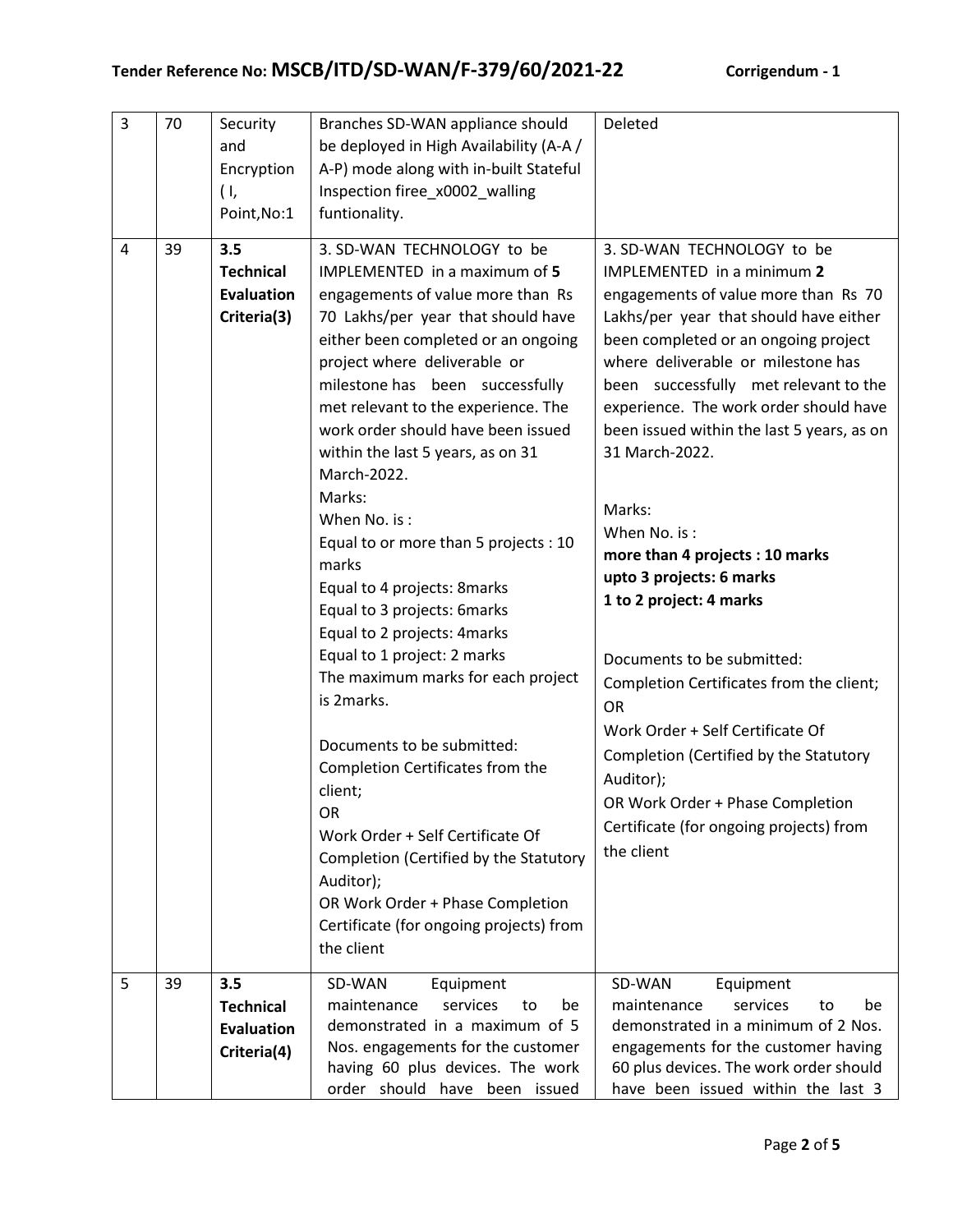|   |    |                                                                               | within the last 3 years, as on 31-<br>March 2021 The projects should<br>have been either completed or an<br>ongoing project where deliverable<br>or milestone has been successfully<br>met.<br>When No. is:<br>Equal to or more than 5 projects : 10<br>marks<br>Equal to 4 projects: 8 marks<br>Equal to 3 projects: 6 marks<br>Equal to 2 projects: 4 marks<br>Equal to 1 project: 2 marks                                                           | years, as on 31-March 2021 The<br>projects should have been either<br>completed or an ongoing project<br>where deliverable or milestone has<br>been successfully met.<br>Marks:<br>When No. is:<br>more than 4 projects : 10 marks<br>upto 3 projects: 6 marks<br>1 to 2 project: 4 marks                                                                                                                                                            |  |  |
|---|----|-------------------------------------------------------------------------------|--------------------------------------------------------------------------------------------------------------------------------------------------------------------------------------------------------------------------------------------------------------------------------------------------------------------------------------------------------------------------------------------------------------------------------------------------------|------------------------------------------------------------------------------------------------------------------------------------------------------------------------------------------------------------------------------------------------------------------------------------------------------------------------------------------------------------------------------------------------------------------------------------------------------|--|--|
|   |    |                                                                               | The maximum marks for each<br>project is 2 marks.<br>Completion Certificates from the<br>OR Work<br>client;<br>+Self Certificate of<br>Order<br>Completion (Certified by the<br><b>Statutory Auditor); OR</b><br>Work Order +Phase Completion<br>Certificate<br>(for ongoing projects)<br>from the client                                                                                                                                              | Documents to be submitted:<br>Completion Certificates from the client;<br><b>OR</b><br>Work Order + Self Certificate Of<br>Completion (Certified by the Statutory<br>Auditor);<br>OR Work Order + Phase Completion<br>Certificate (for ongoing projects) from<br>the client                                                                                                                                                                          |  |  |
| 6 | 48 | <b>ANNEXURE</b><br>$2:Pre-$<br>Qualificatio<br>n Criteria,<br>(Point<br>NO.1) | The bidder should be a company<br>registered under Indian Companies<br>Act, 1956 and 2013 or a Partnership<br>registered<br>under<br>Indian<br>Firm<br>Partnership<br>1932<br>Act,<br>or<br>a<br>Proprietorship firm<br>Limited<br>or<br>Liability Partnership<br>under<br>Firm<br>Limited Liability<br>Partnership Firm Act 2008.<br>Copy of Certificate of In BANK signed<br>by Authorized Signatory of the Bidder/<br>certified deed of partnership | The bidder should be a company<br>registeredunder Indian Companies Act,<br>1956 and 2013 or a Partnership Firm<br>registered under Indian Partnership<br>Act, 1932 or a Proprietorship firm or<br>Limited Liability Partnership<br>Firm<br>under Limited Liability<br>Partnership Firm Act 2008.<br>Copy of Certificate of In BANK signed by<br>Authorized Signatory of the Bidder/<br>certified deed of partnership/Certificate<br>of Incorporation |  |  |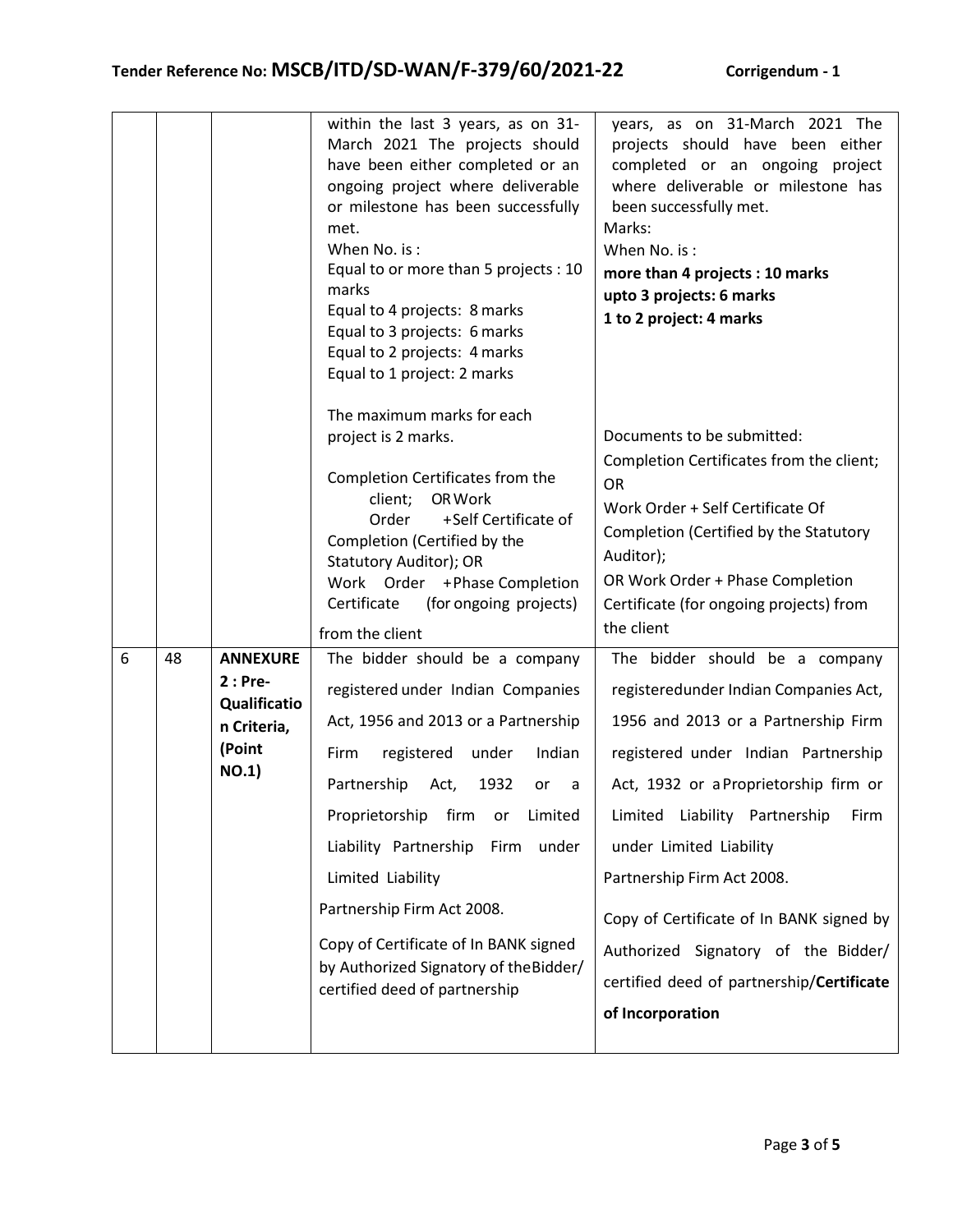| $\overline{7}$ | 39 | 3.5<br><b>Technical</b><br><b>Evaluation</b><br><b>Criteria</b><br>(point No<br>1)   | The number of SD-WAN implemented<br>in India for BANK                                                                                                                                                                                                                                                                                                                                                                                                                                                                                             | The number of SD-WAN implemented in<br>India for BANK/Gov./PSU/FI                                                                                                                                                                                                               |
|----------------|----|--------------------------------------------------------------------------------------|---------------------------------------------------------------------------------------------------------------------------------------------------------------------------------------------------------------------------------------------------------------------------------------------------------------------------------------------------------------------------------------------------------------------------------------------------------------------------------------------------------------------------------------------------|---------------------------------------------------------------------------------------------------------------------------------------------------------------------------------------------------------------------------------------------------------------------------------|
| 8              | 49 | <b>ANNEXURE</b><br>$2:Pre-$<br>Qualificatio<br>n Criteria,<br>(Point<br><b>NO.8)</b> | The Bidder should possess any of all<br>below<br>certification,<br>the<br>•ISO9000<br>•ISO20000<br>•ISO27000<br>$\bullet$ CMMI-3                                                                                                                                                                                                                                                                                                                                                                                                                  | The Bidder/OEM should possess any of<br>the<br>below<br>certification,<br>all<br>•ISO9000<br>•ISO20000<br>•ISO27000<br>$\bullet$ CMMI-3                                                                                                                                         |
| 9              | 87 | <b>Work</b><br>Completio<br>n and<br>Payment<br><b>Terms</b>                         | 60% of the hardware & Software cost<br>quoted in the bid. Bidder shall submit<br>installation certificate signed by MStCB<br>authority and SLA reports with penalty<br>if any need to be submitted along with<br>the invoice. (Post submission of<br>invoice by the bidder)<br>Remaining 40% payment will<br>be<br>divided in subsequent quarter and<br>Quaterly Payment of the remaining<br>payment will be paid till the contract<br>end. (Post submission of invoice by the<br>will<br>bidder<br>which<br>included<br>be<br>Bandwidth charges) | 60% of the hardware and software cost<br>quoted in the bid - on Delivery of<br>hardware<br>software<br>and<br>20% Of the hardware and software cost -<br>On Installation completion<br>10%<br>against<br>submission<br>of<br>Bank<br>Guarantee<br>10% on UAT Sign off / Go-live |
| 10             | 24 | 2. Scope of<br>Work<br>2.3<br>Summary<br>of Scope                                    | OEM to produce the certificate if the $\vert$ OEM/Certificate<br>devices are installed as per best<br>industry practice                                                                                                                                                                                                                                                                                                                                                                                                                           | <b>CERTIN</b><br>from<br>empaneled Auditor to produce the<br>certificate if the devices are installed as<br>per best industry practice                                                                                                                                          |
| 11             | 48 | Pre-<br>Qualificatio<br>n criteria<br>(Point<br><b>No.3</b> )                        | The Bidder should have positive net<br>worth<br>for last three audited financial year as<br>on 31st March 2021.                                                                                                                                                                                                                                                                                                                                                                                                                                   | Bidder/Bidder's parent company (100%<br><b>INDIAN</b><br><b>OWNED</b><br><b>COMPANY,</b><br>also<br>necessary documents be attached)<br>should have a positive net worth for 3<br>audited financial years.                                                                      |